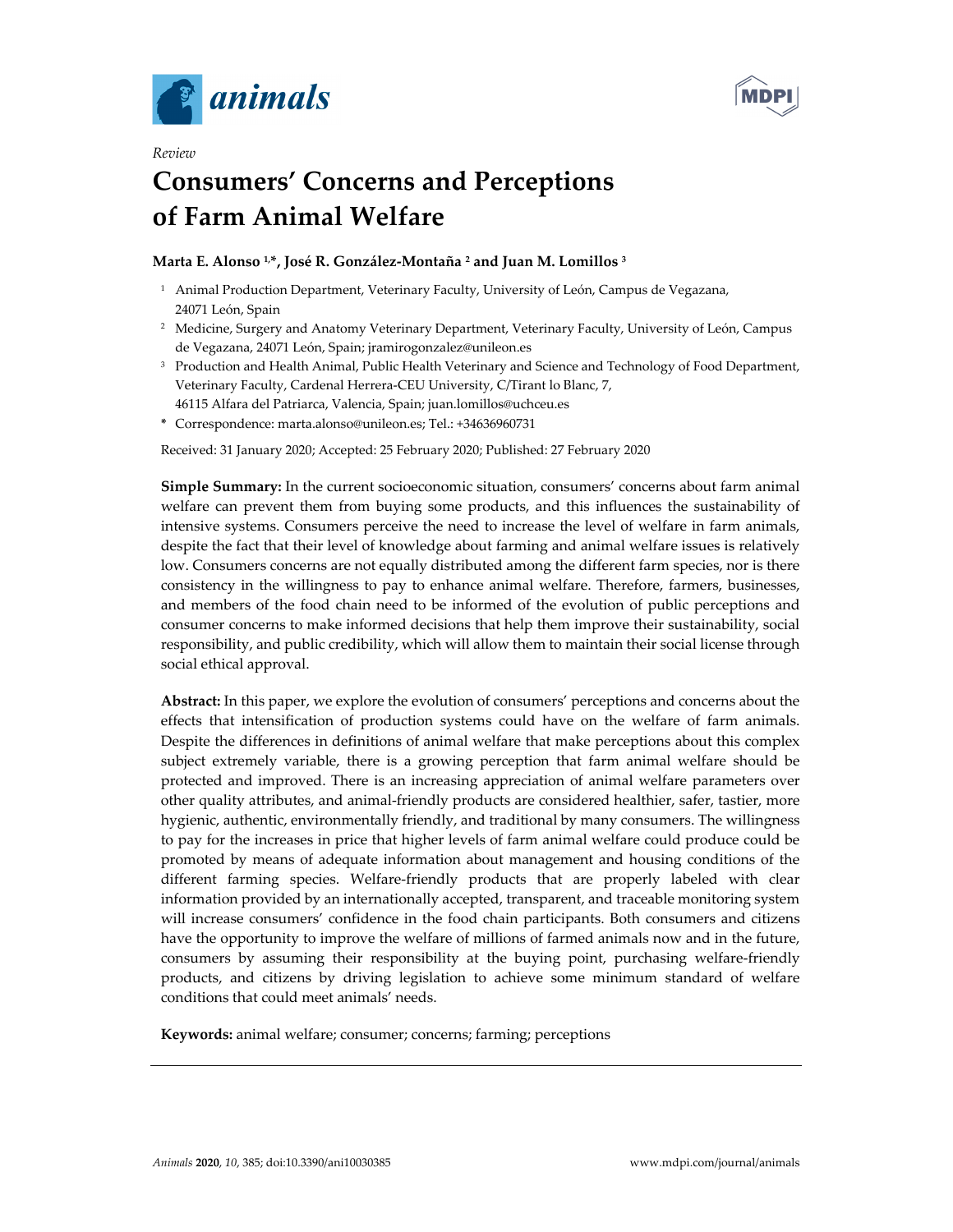#### **1. Introduction**

Over the last fifty years, the livestock sector has undergone changes without precedents to deal with the increasing demand of food derived from animals in the world's most rapidly growing economies [1]. The global human population increased by a factor of 2.4 and meat consumption by a factor of 4.7 in this period [2]. More efficiency [3] and intensification of livestock production systems seems inevitable [4] as the only possibility to meet the 72 kg global meat consumption increase per head/per year expected until 2050 [5]. A rise in income per capita traditionally increases the consumption of foods with higher a content of animal protein, fats, and sugars [6], moving industrialized and developing countries towards similar consumption patterns of animal products [7]. The technological innovations and structural transformations of the livestock sector offers opportunities for poverty reduction and an increase in food security [1], but there are different issues that should be addressed to make the systems more sustainable. In this sense, a wider concept of sustainability appeared in relation to resource availability as a consequence of function and morality of action [8]. Inefficient usage of world natural resources, adverse human health and welfare effects, harmful environmental consequences, and poor welfare of animals could make a system or procedure unsustainable because members of the public consider them unacceptable [9].

In the current socioeconomic global situation, there is strong evidence of public concern over the moral implications of actual animal production systems on farm animal welfare [2,10,11]. As proof that the animal-ethics dimension of sustainability is considered [12,13], the United Nations Committee on World Food Security stated in its 'Proposed draft recommendations on sustainable agricultural development for food security and nutrition including the role of livestock', Recommendation 'D' of Article VIII, entitled 'Animal health and welfare': "*Improve animal welfare delivering on the five freedoms and related OIE standards and principles, including through capacity building programs, and supporting voluntary actions in the livestock sector to improve animal welfare*"[4,14] (OIE stands for Organization for Animal Health). In 2014, the International Finance Corporation (IFC) published a Good Practice Note entitled Animal Welfare in Livestock Operations, which clearly pointed out that "*Higher animal welfare standards are increasingly seen to be a prerequisite to enhancing business efficiency and profitability, satisfying international markets and meeting consumer expectations*" [15]. The IFC policies are applied throughout the world [8].

Public concern about animals used by humans is not a new phenomenon, and it increased in importance during the last century, beginning with the British animal protection legislation of the nineteenth century [4], continuing with the publication of Ruth Harrison´s book Animal Machines in 1964, followed by the development of philosophical arguments defending animal welfare [16] and animal rights [17]. Now, it has reached a point where the poor welfare of animals is a major reason why the public consider some animal production systems as unacceptable [18]; intensive animal production systems raise public criticism regarding how they affect animal welfare [19].

Over the last two decades, increasing numbers of consumers and citizens demanded ethical production systems and claimed to refuse to buy products that did not meet their animal welfare concerns [8]. In Europe, comparing the results of the surveys of 2006 and 2015 [10,11], an increasing concern was expressed. Respondents in 2006 rated 7.8/10, on average, the level of importance that they personally assigned to the protection of farmed animal welfare [10]. The percentage of citizens that considered that it is very important to protect the welfare of farmed animals increased from 34% to 57% between 2006 and 2015 [10,11]. Different studies have documented that the situation is very similar worldwide (EU [20–23], USA [24–27], Canada [28,29], Latin America [30–33], Asia [34], and Australia [35]), demonstrating that animal welfare concerns have become more important over the years, as was predicted by the authors of [36].

To address the farm animal welfare issue is not simple, and it is considered by some authors as a "wicked problem" [2] since it involves many aspects of a complex nature and many stakeholders' have different interests in relation to decisions and policymaking [37].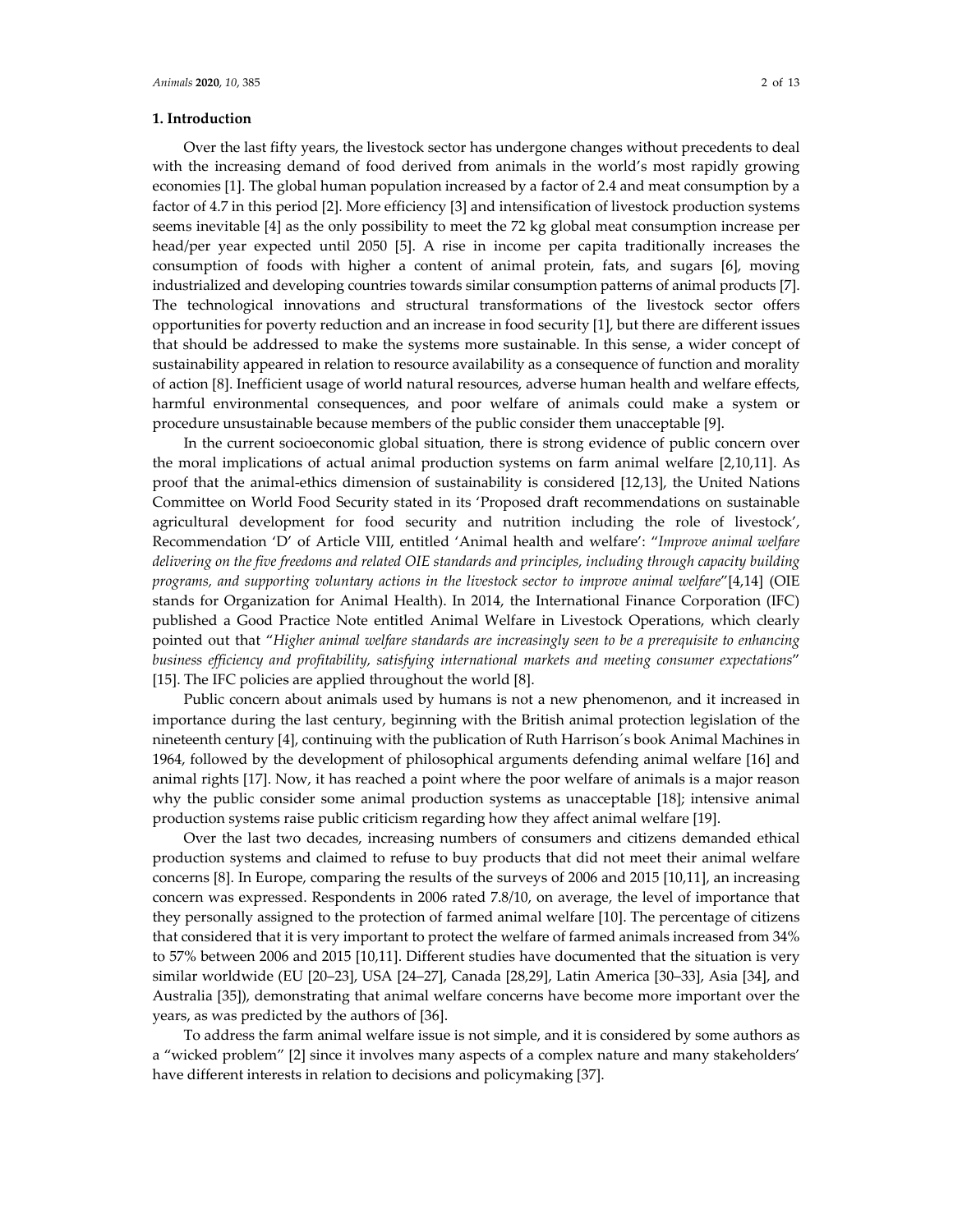# **2. Farm Animal Welfare: A "Complex Problem"**

One of the first problems we face when we aim to compare studies and scientific papers on perspectives and concerns of citizens and consumers is the lack of a globally accepted definition of animal welfare [38]; this term is used with varied meanings [39], and different stakeholders have different definitions and perceptions of animal welfare [40,41]. Over the last five decades, aspects of the animal's ability to cope with the environment [42,43], quality of life experienced and evaluated by the animal [44], and positive and negative mental states [45–47] produced a variety of definitions depending on the degree of importance of the aspects considered. Fraser [48] classified the scientific approaches to define animal welfare into three groups depending on whether they focused on the biological functioning of the animal (objective); the emotions experienced by the animals or affective state (subjective); and, finally, if the behavior or environment in with the animal lives is similar to those of the natural state of the species (natural living). Despite the discrepancies, as this is a very complex concept [49], there are some points of consensus, for example, that welfare is an inherent characteristic of the animal and not of the environment [50] and welfare varies over time on a continuous scale from very bad to very good, necessitating the use of different scientific measures to assess it [51] because it is a multidimensional concept [52].

The Five Freedoms, initially proposed by the Brambell Committee in 1965 and refined in 1979 by the UK's Farm Animal Welfare Council (FAWC) have been used internationally as the conceptual framework to describe fundamental principles of animal welfare [53]. More recently, the Welfare Quality Project (WQP), funded by the European Commission, identified 12 criteria for the assessment of animal welfare that complement the Five Freedoms approach. On the other hand, the Five Domains expanded the Five Freedoms' basic principles of animal welfare needs, focusing on physical and functional welfare in the domains of nutrition, environment, health, behavior, and mental state [54]. Finally, in the "A Life Worth Living" definition, animal welfare is the negative or positive quality of life observed in animals, and it depends on how they feel at a particular time and place [55]. All these different approaches produced a systematic disagreement between lay and expert views about what is a good animal life [56].

The definition of animal welfare provided by the Organization for Animal Health (OIE) includes some of the different points mentioned above and considers "… *how an animal is coping with the conditions in which it lives. An animal is in a good state of welfare if (as indicated by scientific evidence) it is healthy, comfortable, well nourished, safe, able to express innate behaviour, and if it is not suffering from unpleasant states such as pain, fear, and distress*". Through the introduction of this definition in the OIE Terrestrial Animal Health Code, this international organization recognizes the importance and priority of animal welfare [38]. This code is the principal source of international standards on animal health and recommendations on animal welfare for farm animals, and its recommendations have a scientific basis (Chapter 7.1 art. 7.1.3) [53].

The relevance of the lack of a globally accepted definition is based on the fact that depending on which of the three views of this concept is considered predominant (biological functioning, affective state, or natural living [48]), the parameters designed and used to assess whether the welfare of an animal is good or poor are different, and these measures of welfare are valuable to use in legislation and standards [8]. As Fraser [48] wisely writes "*It would be comforting to think that science could simply set things straight by replacing these different, value-dependent views of animal welfare with objective data about what is truly better for animals*". A solid, scientific foundation would reinforce the connection between animal welfare and animal health and help to develop animal welfare legislation that could cope with public concerns from a scientific approach and not be based on "common sense" or the tendency to equate "traditional" or "natural" husbandry practices with animal welfare [53]. This is necessary to develop a dynamic and strong relationship between animal welfare scientists and regulatory agencies to improve animal welfare legislation. In order to keep legislation in line with scientific developments, principal national legislation should be kept simple, with the more detailed requirements set out in implementing regulations and other subsidiary legislation that can more easily be changed [53].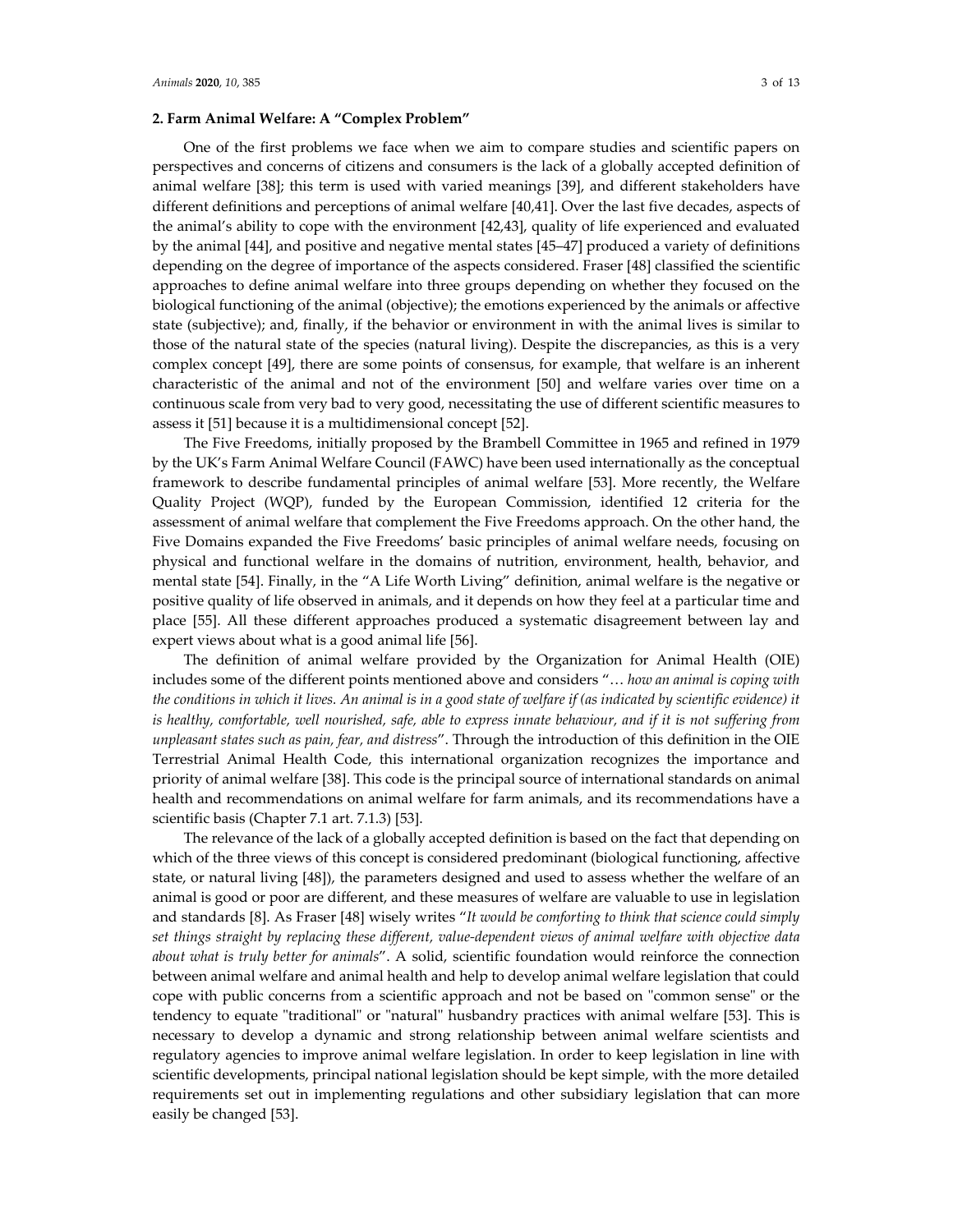Making the situation of different definitions of animal welfare even more complicated, which in turn could hinder the development of a straightforward measurement and assessment of animal welfare [49], some papers claims that moral and ethical society standards should be considered because of the values laid on its animals by society [57]. However, the study of animal welfare cannot be based entirely on science due to differences in ethical assumptions and potential conflicts of view that need to be to be recognized and debated [56,58]. Animal welfare should not be understood as a simple additive function of negative or positive states [59], and the existence of diverse concepts of nature related to welfare, culturally and historically, suggests the need for further research [60].

# **3. Citizens' and Consumers' Concerns and Attitudes**

First, we should start differentiating the roles of consumers and citizens in relation to the moral implications of farm animal welfare. Citizens participate in the process of public opinion formation [61], drive legislation, and have influence on political decisions made by the governments voicing their public concerns for farm animal welfare [38,62,63]. Voting, writing letters to politicians and media, and participation in associations are some of the common citizen behaviors [50,61]. Changing attitudes, behaviors, and opinions could form an important driving force for improvements in the ethical status of farm animals in society [23]. Consumers, on the other hand, have an influence in the marketplace because they can change their buying behavior or refuse to buy products from systems with some aspects they do not like [42]. We will explore later the degree of expression of consumers' attitudes on shopping behavior, but consumers also have a role as citizens, and during the beginning of the twenty-first century, the channeling of concerns about some animal products was mainly through the citizen role [61].

Sometimes the terms concern and attitude are used indistinctly, but attitude is a psychological tendency that is expressed by evaluating a particular entity with some degree of favor or disfavor [64] and concern is consider the evaluation of or an attitude towards some issue [65]. Following Brom [66], we consider that it is important to distinguish between three types of concerns. In the first group there are concerns that matter equally to everybody in their role as consumers. In different studies across the world safety is a primary concern for all food consumers, and at the end of twentieth century and beginning of the twenty-first century, this was the highest concern due to some food scandals involving, for example, Bovine Spongiform Encephalopathy (BSE), salmonella, and dioxins [67,68].

In the second group are concerns that matter to special groups of consumers, because it is important for them to be able to live according to their own life plan. Even when, as Ajzen [69] pointed out, attitudes are not always translated into intentions and the intentions may not be translated into performance or action, some people do act or want to act according to their attitude. The difficulties to translate concerns and attitudes about farm animal welfare into buying behavior could be one of the causes that explains why sales may be different from stated preferences or attitudes [8].

The third group of concerns matter to people in their role as citizens and are related to ideas about a good society. They are public moral concerns not "consumer concerns" in a technical sense. People could be concerned about certain products because of the wider impact they have on their society and the world, for example, excessive use of natural resources or environmental damage that could make the production system ethically unsustainable [9].

Both consumers and citizen have the opportunity to improve their society by achieving higher levels of animal welfare, which are considered, in Europe and around the world, to be part of a public good in their own right [70,71]. Farming activities are no longer viewed as simply a means of food production, but are fundamental to other key social goals such as food safety and quality, safeguarding environmental protection, sustainability, and enhancing the quality of life in rural areas [72].

As previously mentioned, in the case of Europe, citizens expressed a high degree of concern in the Eurobarometer surveys of 2006 [10] with 34% of surveyed people reporting to be strongly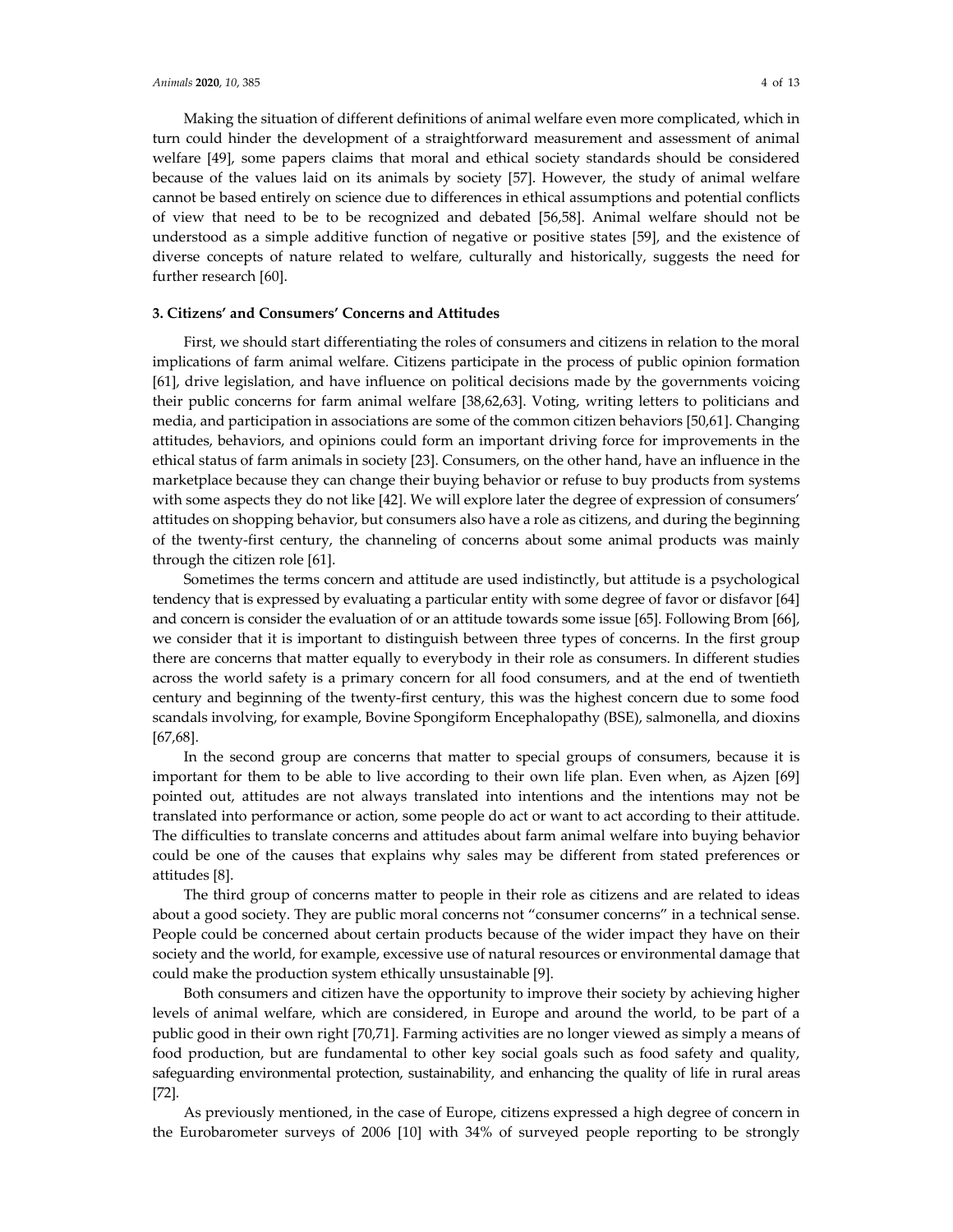concerned about animal welfare. In a study carried out in the UK during the same period, only 20% of consumer respondents were strongly concerned about animal welfare [73]. The Eurobarometer results in 2016 showed 57% of EU citizens expressing a strong concern about animal welfare compared with 78% of the UK respondents [11]. These data are in accordance with Miele [74], who reported a 73% general interest in animal welfare of citizens, but only 39% thinking of animal welfare when buying meat, in a survey made in the UK and six other countries as part of the Welfare Quality Project. This supports the existence of a discrepancy between an individual's role as a citizen and as a consumer [61,75], showing different concerns in different contexts.

Some people may express more concerns or preferences for systems that provide higher animal welfare standards when interviewed [22] but not at the purchasing point because they consider other product attributes and price as priorities [76,77]. On the other hand, the social desirability bias due to the fact that positive attitudes towards animal welfare are considered ethically virtuous could have some influence over self-reported concerns [21,63].

Finally, citizens include groups of people who never or very seldomly buy products of animal origin, such as vegans and vegetarians. They hold strong positions and are active members of society [2] and want to improve the animal welfare of all animals including farmed ones.

### **4. Determinants of Consumers' Concerns**

It is important to elucidate and understand the causes that underpin the global consumers' farm animal welfare concerns. Firstly, one potential explanation is that consumers consider farm animal welfare as an attribute of the food quality concept [72] with increasing importance over other attributes [61,78–81]. In this sense, in 2001, Harper and Henson [68] reported that consumers of the United Kingdom, Ireland, France, Germany, and Italy were concerned about food safety, health, and quality, but they did not prioritize farm animal welfare over other food concerns. They used animal welfare as an indicator of other attributes associated with human health and safety. A diminution in the consumption of foods from animal origin during the late twentieth and early twenty-first century was attributed mainly to consumers' beliefs about the negative influence on health due to problems caused by BSE, salmonella, and dioxins and safety-related issues [20,26,36,67,68]. There is an association between farm animal welfare and higher human health benefits, and this is one of the main reasons why people prefer to buy animal-welfare-friendly products [30,35,63,72,82–88]. Organic production systems are also viewed by consumers as more welfare friendly, with higher standards of farm animal welfare than conventional livestock systems, and better for human health due to low or no use of chemicals [68,81,89,90]. This would indicate that when rating food attributes, safety and individual benefits are more highly rated than societal or animal benefits per se [30,88,89].

However, animal-friendly products are not only perceived by consumers as healthier, they are also considered of higher quality, tastier, more hygienic, safer, acceptable, authentic, environmentally friendly, and traditional [63,73,83,91,92]. On the other hand, consumers also perceive that farming conditions that negatively affect animal welfare could also damage other quality aspects [72]. In this regard, the perceived quality of products from systems with higher levels of farm animal welfare is high as the quality of food definition relates to being fit for human consumption and its ability to satisfy stated or implied needs [93]. This seems to be corroborated by empirical literature showing high food quality is correlated with high levels of animal welfare [90,94–96].

Another important finding is that negative consumer attitudes and concerns towards intensive production systems [21,62] are not equally distributed among the different farming species [20]. Farming conditions of broilers and layer hens are considered the worst in relation to farm animal welfare, with a more positive perception of cattle conditions and pig production, with some variations among studies [20,68]. There is a duality in concerns expressed and the reduction in animal products consumption because in some studies it was reported that the consumption of beef and pork was more likely to decrease and that chicken consumption was more likely to increase with some variations among countries, although these trends could also be due to health and safety problems, as mentioned above, not just welfare considerations [20,26,36,68]. At present, the trend for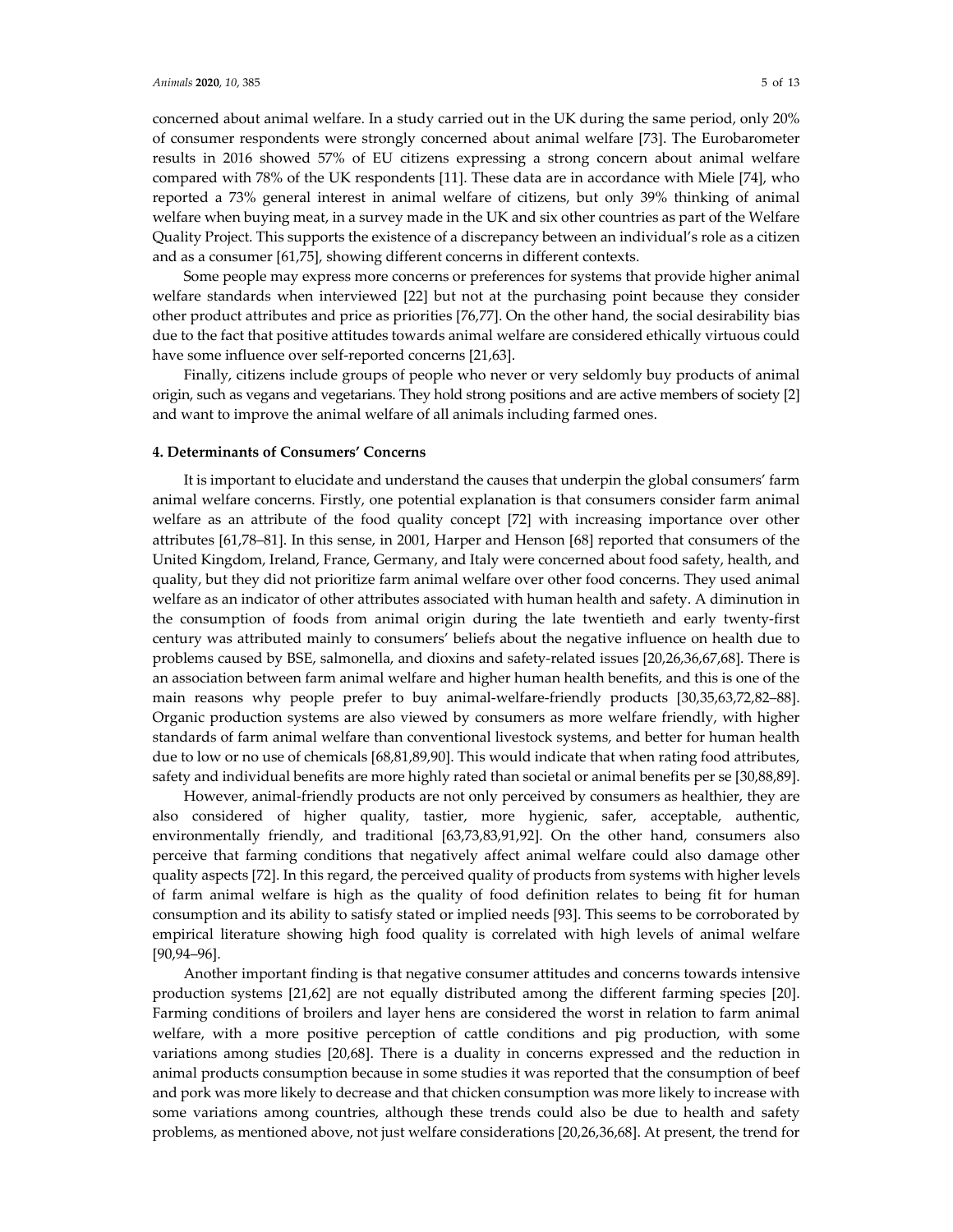meat consumption seems to be increasing [5], and it may be that some of the ethical farm-animal-welfare concerns are reduced with the enforcement of updated legislation to reflect public concerns [97], private retail company codes of practice for animal production, or the inclusion of farm animal welfare in corporate social responsibility schemes [98]. In Europe, in particular, this may not be the main reason because, despite the important changes in the European legislation controlling livestock industries, 82% of respondents of the Eurobarometer 2016 survey thought that farm animal welfare should be better protected than it was at the time the survey was made, and 89% thought that there should be a law obliging any person using animals for commercial purposes in the EU to care for them [8,11].

The differences in concerns relating to different animal species are also reflected in the willingness to pay for welfare-friendly products, from least to greatest: pigs, fish, broiler chickens, layer hens, dairy and beef cows, according with the [62] meta-analysis. The low willingness to pay for improvements in welfare in pig farming is surprising and could be due to the fact that in some countries the consumers consider that improvements should be made by legislation enforcement and not by premium prices [99]. Another reason could be that consumers consider other pork meat attributes more relevant than farm animal welfare at purchase [61].

Attitudes and willingness to pay for welfare-friendly products also differed with socio-demographic characteristics, with a high degree of consensus among the reviewed literature supporting that women, younger participants, pets owners, and those who had spent longer in education and had higher income rates demonstrated the highest levels of concern and were most likely to be willing to pay for welfare-friendly products [20–23,26,30,31,33–35,62,68,80,99–103]. A study carried out in China reported no difference in gender, which may be explained by a deep-rooted cultural concept that animals should be respected as an essential part of society [34]. For a thorough review of these factors, see Cornish´s 2016 work [38]. Of particular relevance is the fact that younger citizens and consumers are more concerned and more willing to pay for welfare-friendly products, and they will be the main drivers of the food market in the future.

There is a discrepancy between the results of self-reported public concerns about farm animal welfare and the willingness to pay for welfare-friendly products, because the increase in the first is nor reflected in the second, as only marginal or small price premium increases for farm animal welfare, in some cases not enough to cover the costs, are reported in some studies [62,99,104–108]. In Europe, only a minority (3%) is ready to pay increases more than 20%, and 35% are not ready to pay any increases [11]. It is possible that for some consumers their attitudes are weak and do not affect their purchasing behavior or willingness to pay premium prices [61]. In other studies, a dissociation between live animals and the food they produce was interpreted as the cause for not choosing welfare-friendly products [109]. However, in any case, there is a positive desire to improve farm animal welfare, regardless of the type of animal or welfare issue being considered [62]. Therefore, it would be desirable to take a global approach to animals' needs in terms of welfare, and different aspects of management, such as housing conditions, the environment, and transport, should be considered in the political decision-making process [62].

At this point, we should consider that consumers´ concerns and willingness to pay for products from systems with high levels of farm-animal welfare co-exist with low levels of knowledge about farming issues in general and animal welfare in particular [10,35,36,61,73,77,86,106,110,111]. This could be due to the growing mental and physical distance between consumers and producers [66,111], lack of involvement of urban consumers in livestock matters [81], information derived from mass media that focused predominantly on negative issues [68,74] or was provided by animal protectionists such as the Humane Society of the United States (HSUS) and People for the Ethical Treatment of Animals (PETA) [26], no firsthand experience [112], and disconnection in communication around animal welfare between consumers and producers [24,41]. All of these factors may have led to the current situation in which consumers' farm-animal-welfare views may be driven less by facts and more by perceptions (or misperceptions) [35].

For years, food experts, animal protection organizations, consumer organizations, and food policy authorities have been the sources of animal welfare information for European consumers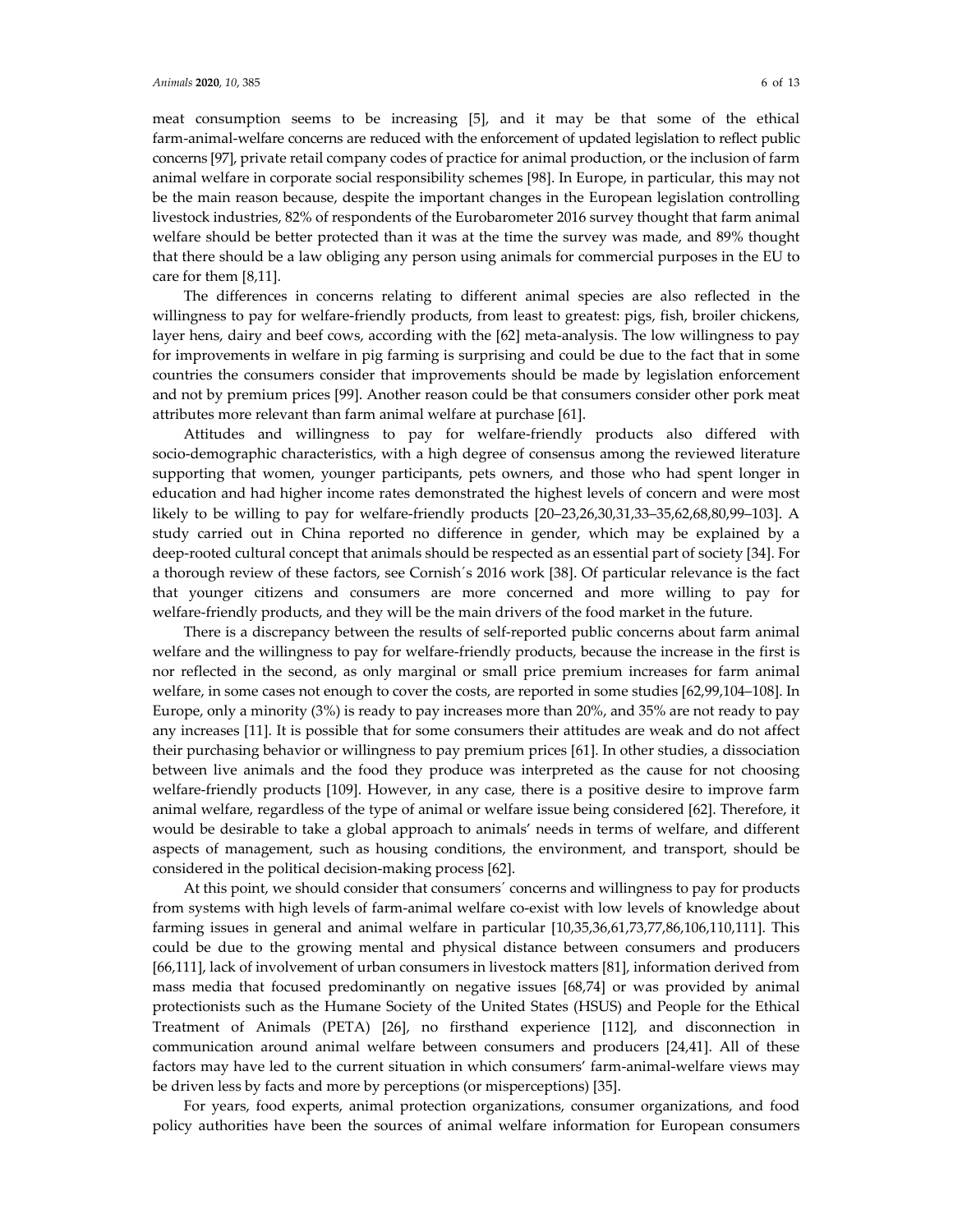[113]. One of the best ways to increase relevant knowledge is through farm visits, because this would allow consumers to experience and learn about what farming entails and how farm animals live [112], but some people do not like to think about the link between live animals and food products when making purchasing decisions [68,114–117] as a disassociation psychological strategy as a way to deal with the meat paradox [20,68,118]. In this situation it is important to provide information so that it does not increase the disassociation [68,117,118].

Consumers' self-reported willingness to increase knowledge about farming and animal welfare [11,30,33,62,81,109,119] could be addressed by labeling schemes with clear, rational, scientifically-based, and comprehensible information [68], increasing transparency and confidence in the food chain participants [79,120]. Labeling information could also help consumers to assume their political responsibility as participants in a free market [66,73] and make informed buying decisions [121], becoming "ethically competent consumers" [71]. However, some consumers may not want to accept this responsibility [8,20,71] and prefer to delegate it to governments or other participants in the food chain [8,49,122], or they may declare they cannot handle all the information of food labels as they are too complex [20] or they do not trust the information that is presented [105].

An increase in the level of consumers' education through an appropriate methodology [123] is desirable because it is correlated with the level of moral concerns and willingness to pay for welfare-friendly products [36,73,101,124–126]. Food labels that identify welfare-friendly products seem to be an appropriate tool as more than half (52%) of the European respondents used them to identify welfare-friendly products [8,11]. In order to maximize the utility of the labeling system, it should be based on standardized indicators, scientifically developed and recognized in the EU and internationally [72], and provide a transparent and traceable monitoring system for animal-welfare-friendly products [120]. So far, there is no such system due to the lack of an international consensus about a universally accepted standard of animal welfare and the role of animal welfare in production systems [4]. The International Standard Organization ISO TS 34,700 published in 2016 could be a framework for voluntary adoption if no other animal welfare assurance schemes or standards legislations are developed [4].

Farmers, companies, and food chain members should be aware of public perceptions and the evolution of consumers' concerns and attitudes so as to make informed decisions regarding the implementation of production practices on their farms that enhance sustainability, social responsibility [26], and public trust, while maintaining their social license [27] through ethical approval by society in general [63]. The strategies to meet the consumers' requirements could actually be a business opportunity, allowing the farmers to continue operating in a more welfare-friendly sustainable manner and still be economically profitable [72]. In the same way, from a psychological point of view, farmers will benefit because they do not like to be seen as incompetent or uncaring to animals under their stewardship by the public due to media coverage of farm-animal-welfare issues [8].

#### **5. Final Remarks**

Despite the differences in the concepts and definitions of animal welfare that make perceptions about this subject very variable, over the last few years there has been a growing concern among citizens and consumers about the effects that the intensification of animal production systems could have on the welfare of farm animals. There is an increasing appreciation of animal welfare parameters over other quality attributes of food products. Animal-friendly products are considered healthier, tastier, more hygienic, safer, acceptable, authentic, environmentally friendly, and traditional by consumers.

The willingness to pay for the increases in price that higher levels of farm animal welfare could require should be promoted by means of adequate information about management and housing conditions of the different farming species. Welfare-friendly products should be properly labeled with clear information provided by an internationally accepted, transparent, and traceable monitoring system, increasing consumers' confidence in the food chain participants.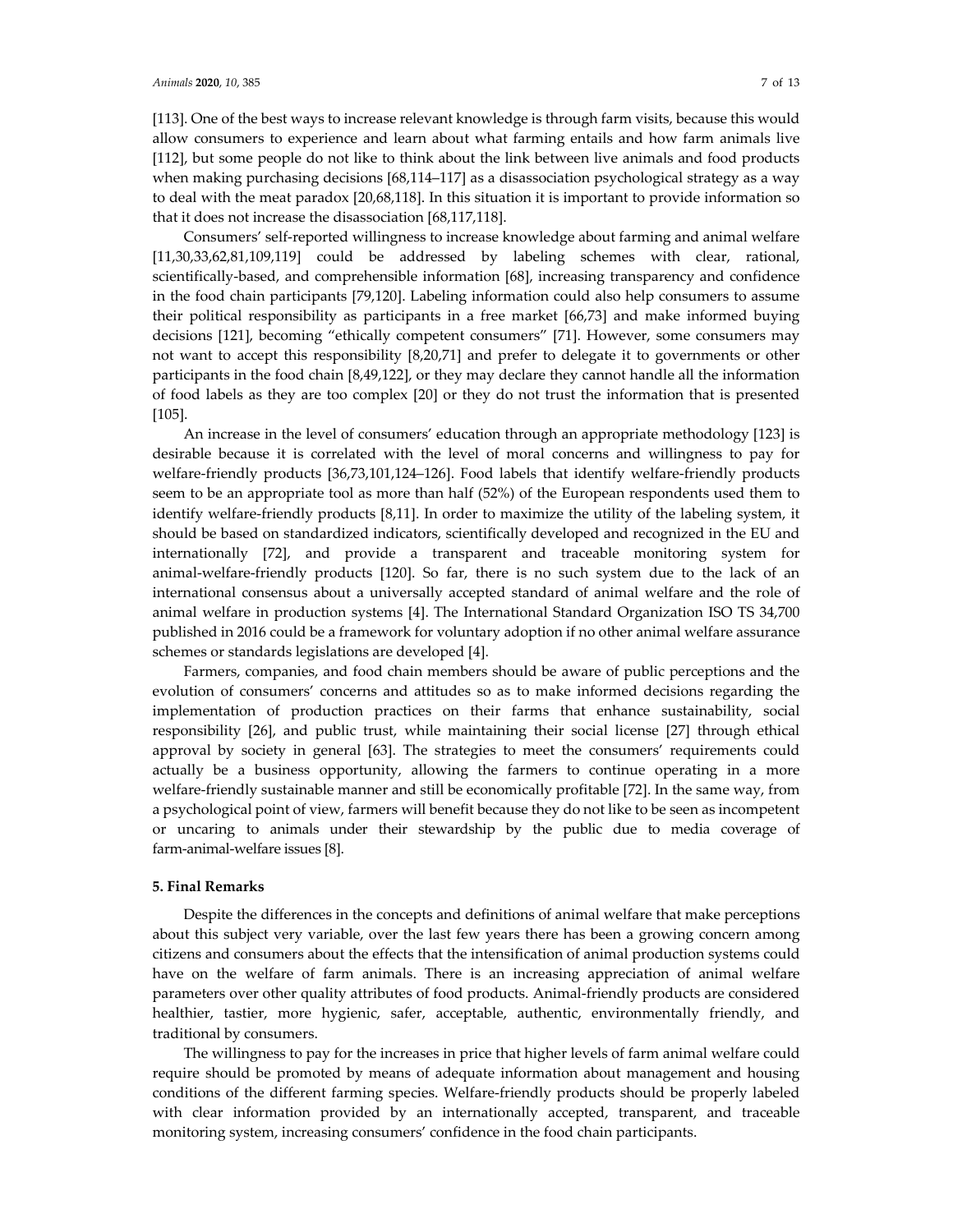Both consumers and citizens have the opportunity to improve the welfare of millions of farmed animals now and in the future, consumers by assuming their responsibility at the buying point, purchasing welfare-friendly products, and citizens by driving legislation to achieve some minimum standard of welfare conditions that could meet the animals' needs. The policy and legal requirements of some countries could also improve the animal welfare in other countries that do not have this legislation but trade and want to sell their products in the former.

Improving the farming systems to achieve animals living in conditions of good health and welfare could reduce the incidence of diseases and the use of antibiotics as part to a strategy to diminish the global bacterial resistances, and this would result in better human health and welfare, all linked in the One Health One Welfare goal.

**Funding:** This research received no external funding.

**Acknowledgments:** We want to acknowledge Ann Gilsenan for the English linguistic revision of this paper.

**Conflicts of Interest:** The authors declare no conflict of interest.

# **References**

- 1. FAO. Animal Production. FAO's Role in Animal Production. Food and Agriculture Organization of the United Nations, 2019. Available online: http://www.fao.org/animal-production/en/ (accessed on 27 December 2019).
- 2. Fernandes, J.; Blache, D.; Maloney, S.K.; Martin, G.B.; Venus, B.; Walker, F.R.; Head, B.; Tilbrook, A. Addressing animal welfare through collaborative stakeholder networks. *Agriculture* **2019**, *9*, 132, doi:10.3390/agriculture9060132.
- 3. Godfray, H.C.J.; Garnett, T. Food security and sustainable intensification. *Phil. Trans. R. Soc. B* **2014**, *369*, 20120273, doi:10.1098/rstb.2012.0273.
- 4. Buller, H.; Blokhuis, H.; Jensen, P.; Keeling, L. Towards farm animal welfare and sustainability. *Animals* **2018**, *8*, 81, doi:10.3390/ani8060081.
- 5. Miele, M. Public attitudes and understanding of animal welfare standards: Could one welfare help? Animal welfare for a better world. In Proceedings of the 4th OIE Global Conference on Animal Welfare, Guadalajara, Mexico, 6–8 December 2016. Available online: https://www.oie.int/eng/animal-welfare-conf2016/PTT/2.2.%20Miele.pdf (accessed on 12 December 2019).
- 6. Grigg, D. The pattern of world protein consumption. *Geoforum* **1995**, *26*, 1–17, doi:10.1016/0016-7185(94)00020-8.
- 7. Allievi, F.; Vinnari, M.; Luukkanen, J. Meat consumption and production—Analysis of efficiency, sufficiency and consistency of global trends. *J. Clean. Prod.* **2015**, *92*, 142–151, doi:10.1016/j.jclepro.2014.12.075.
- 8. Broom, D. M. *Animal Welfare in the European Union*; European Parliament: Brussels, Belgium, 2017.
- 9. Broom, D.M. Land and water usage in beef production systems. *Animals* **2019**, *9*, 286, doi:10.3390/ani9060286.
- 10. European-Commission. *Attitudes of EU Citizens towards Animal Welfare, Report*; Special Eurobarometer 270; European Commission: Brussels, Belgium, 2007; p. 82.
- 11. European-Commission. *Attitudes of EU Citizens towards Animal Welfare, Report*; Special Eurobarometer 442; European Commission: Brussels, Belgium, 2016; p. 84.
- 12. Rawles, K. Developing ethical, sustainable and compassionate food policies. In *The Meat Crisis: Developing More Sustainable and Ethical Production and Consumption*; D'Silva, J., Webster, J., Eds.; Earthscan: London, UK, 2010; pp. 209–227.
- 13. Vinnari, M.; Vinnari, E. A framework for sustainability transition: The case of plant-based diets. *J. Agric. Environ. Ethics* **2014**, *27*, 369–396, doi:10.1007/s10806-013-9468-5.
- 14. United-Nations. *Sustainable Agricultural Development for Food Security and Nutrition: What Roles for Livestock?*  A Report by the CFS High Level Panel of Experts on Food Security and Nutrition; FAO: Rome, Italy, 2016.
- 15. *IFC Good Practice Note: Improving Animal Welfare in Livestock Operations*; International Finance Corporation, Ed.; World Bank Group: Washington, DC, USA, 2014.
- 16. Singer, P. *Animal Liberation: A New Ethics for Our Treatment of Animals*; New York Review/Random House: New York, NY, USA, 1975.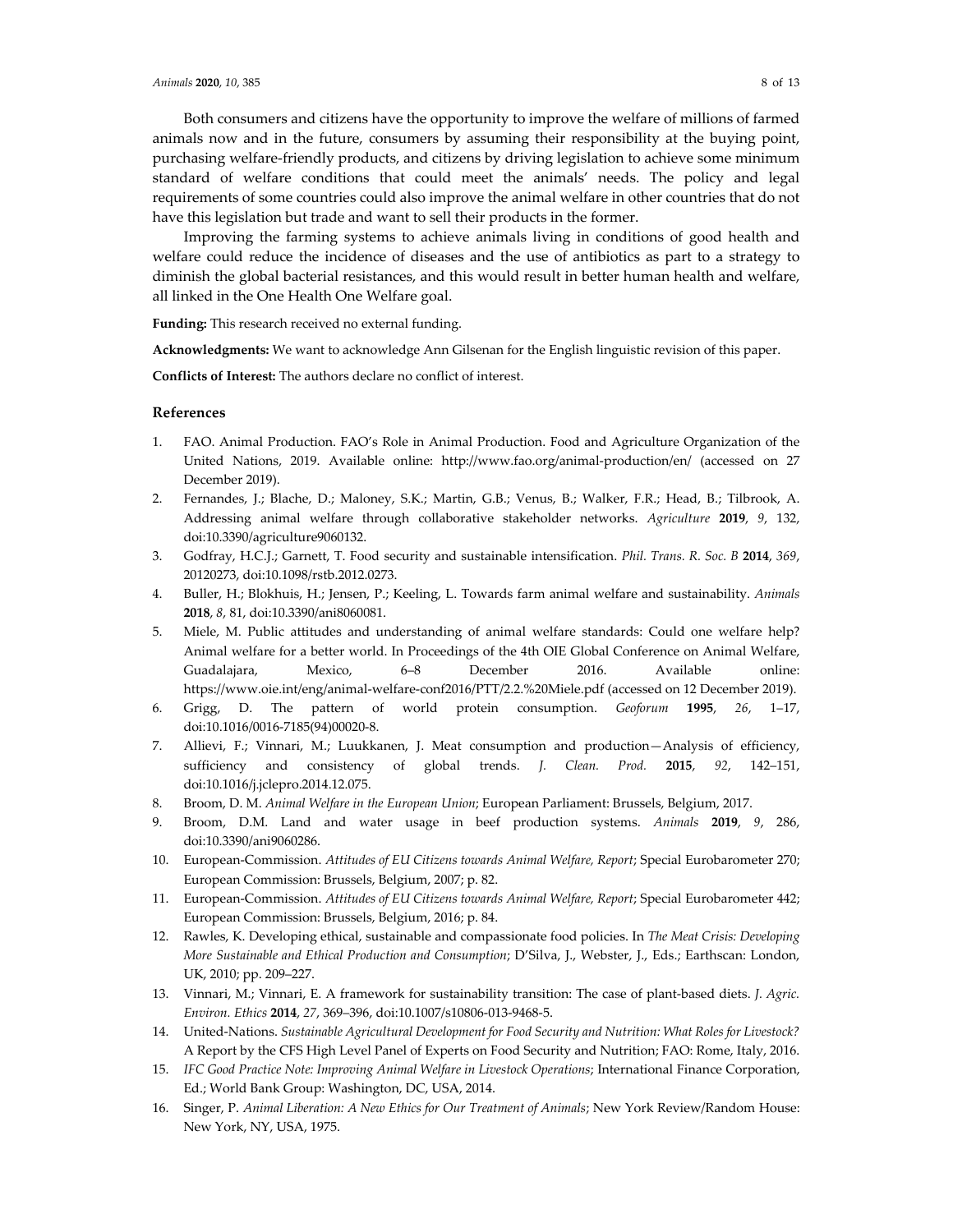- 17. Regan, T. The case for animal rights. In *Defense of Animals*; Singer, P., Ed.; Basil Blackwell: New York, NY, USA, 1985, pp. 13–26.
- 18. Ryan, Y.M. Meat avoidance and body weight concerns: Nutritional implications for teenage girls. *Proc. Nutr. Soc.* **1997**, *56*, 519–524, doi:10.1079/pns19970052.
- 19. Appleby, M.C. *What Should We Do about Animal Welfare?* Blackwell Science Ltd.: Oxford, UK, 1999.
- 20. Clark, B.; Stewart, G.B.; Panzone, L.A.; Kyriazakis, I.; Frewer, L.J. A systematic review of public attitudes, perceptions and behaviours towards production diseases associated with farm animal welfare. *J. Agric. Environ. Ethics* **2016**, *29*, 455–478, doi:10.1007/s10806-016-9615-x.
- 21. Maria, G.A. Public perception of farm animal welfare in Spain. *Livest. Sci.* **2006**, *103*, 250–256, doi:10.1016/j.livsci.2006.05.011.
- 22. Vanhonacker, F.; Verbeke, W.; Van Poucke, E.; Tuyttens, F. Segmentation based on consumers' perceived importance and attitude toward farm animal welfare. *Int. J. Sociol. Agric. Food* **2007**, *15*, 91–107.
- 23. Kupsala, S.; Vinnari, M.; Jokinen, P.; Rasanen, P. Citizen attitudes to farm animals in Finland: A population-based study. *J. Agric. Environ. Ethics* **2015**, *28*, 601–620, doi:10.1007/s10806-015-9545-z.
- 24. Kendall, H.A.; Lobao, L.M.; Sharp, J.S. Public concern with animal well-being: Place, social structural location, and individual experience. *Rural Sociol.* **2006**, *71*, 399–428, doi:10.1526/003601106778070617.
- 25. Prickett, R.W.; Norwood, F.B.; Lusk, J.L. Consumer preferences for farm animal welfare: Results from a telephone survey of US households. *Anim. Welf.* **2010**, *19*, 335–347.
- 26. McKendree, M.G.S.; Croney, C.C.; Widmar, N.J.O. Effects of demographic factors and information sources on United States consumer perceptions of animal welfare. *J. Anim. Sci.* **2014**, *92*, 3161–3173, doi:10.2527/jas.2014-6874. *J. Anim. Sci.*
- 27. Wolf, C.A.; Tonsor, G.T.; McKendree, M.G.S.; Thomson, D.U.; Swanson, J.C. Public and farmer perceptions of dairy cattle welfare in the United States. *J. Dairy Sci.* **2016**, *99*, 5892–5903, doi:10.3168/jds.2015-10619.
- 28. Bejaei, M.; Wiseman, K.; Cheng, K.M. Influences of demographic characteristics, attitudes, and preferences of consumers on table egg consumption in British Columbia, Canada. *Poult. Sci.* **2011**, *90*, 1088–1095, doi:10.3382/ps.2010-01129.
- 29. Spooner, J.M.; Schuppli, C.A.; Fraser, D. Attitudes of Canadian citizens toward farm animal welfare: A qualitative study. *Livest. Sci.* **2014**, *163*, 150–158, doi:10.1016/j.livsci.2014.02.011.
- 30. Miranda de la Lama, G.C.; Estevez-Moreno, L.X.; Sepulveda, W.S.; Estrada Chavero, M.C.; Rayas Amor, A.A.; Villarroel, M.; Maria, G.A. Mexican consumers' perceptions and attitudes towards farm animal welfare and willingness to pay for welfare friendly meat products. *Meat Sci.* **2017**, *125*, 106–113, doi:10.1016/j.meatsci.2016.12.001.
- 31. Schnettler, B.; Vidal, R.; Silva, R.; Vallejos, L.; Sepulveda, N. Consumer perception of animal welfare and livestock production in the Araucania Region, Chile. *Chil. J. Agric. Res.* **2008**, *68*, 80–93.
- 32. Santurtun Oliveros, E.; Tapia Perez, G.; Gonzalez Rebeles, C.; Galindo Maldonado, F. Consumer attitudes and perceptions towards sustainable animal production attributes in Mexico City. *Vet. Mexico* **2012**, *43*, 87– 101.
- 33. Vargas Bello Perez, E.; Riveros, J.L.; Kobrich, C.; Alvarez Melo, P.A.; Lensink, J. Chilean consumers' perception about animal welfare in dairy production systems: Short communication. *Anim. Prod. Sci.* **2017**, *57*, 147–151, doi:10.1071/an14968.
- 34. Su, B.; Martens, P. Public attitudes toward animals and the influential factors in contemporary China. *Anim. Welf.* **2017**, *26*, 239–247, doi:10.7120/09627286.26.2.239.
- 35. Malek, L.; Umberger, W.J.; Rolfe, J. Segmentation of Australian meat consumers on the basis of attitudes regarding farm animal welfare and the environmental impact of meat production. *Anim. Prod. Sci.* **2018**, *58*, 424–434, doi:10.1071/an17058.
- 36. Ellis, K.A.; Billington, K.; McNeil, B.; McKeegan, D.E.F. Public opinion on UK milk marketing and dairy cow welfare. *Anim. Welf.* **2009**, *18*, 267–283.
- 37. Degeling, C.; Johnson, J. Citizens, consumers and animals: What role do experts assign to public values in establishing animal welfare standards? *J. Agric. Environ. Ethics* **2015**, *28*, 961–976, doi:10.1007/s10806-015-9571-x.
- 38. Cornish, A.; Raubenheimer, D.; McGreevy, P. What we know about the public's level of concern for farm animal welfare in food production in developed countries. *Animals* **2016**, *6*, 74, doi:10.3390/ani6110074.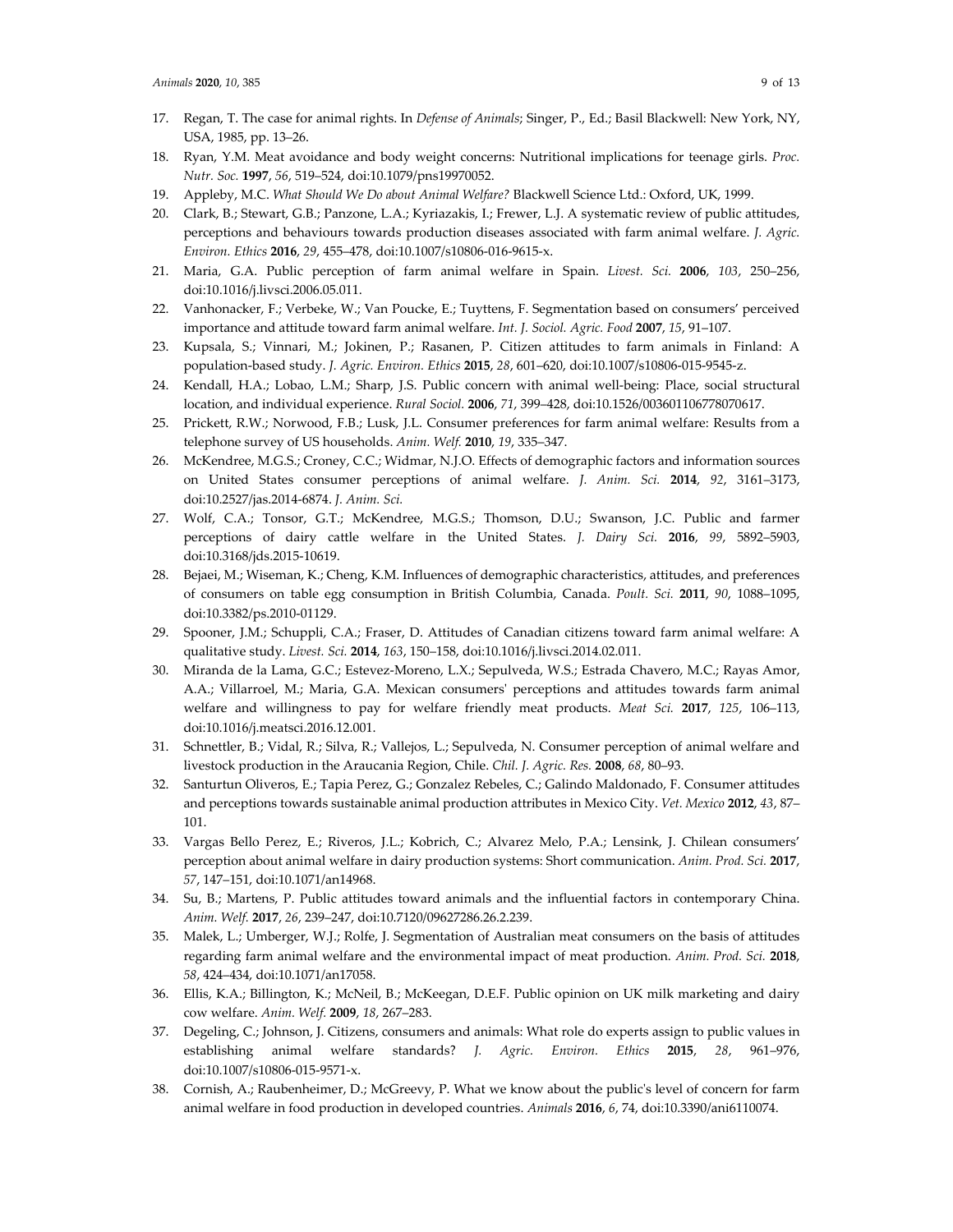- 39. Hemsworth, P.H.; Mellor, D.J.; Cronin, G.M.; Tilbrook, A.J. Scientific assessment of animal welfare. *N. Z. Vet. J.* **2015**, *63*, 24–30, doi:10.1080/00480169.2014.966167.
- 40. Fisher, M.W. Defining animal welfare—Does consistency matter? *N. Z. Vet. J.* **2009**, *57*, 71–73, doi:10.1080/00480169.2009.36880.
- 41. Vanhonacker, F.; Verbeke, W.; Van Poucke, E.; Tuyttens, F.A.M. Do citizens and farmers interpret the concept of farm animal welfare differently? *Livest. Sci.* **2008**, *116*, 126–136, doi:10.1016/j.livsci.2007.09.017.
- 42. Broom, D.M. Indicators of poor welfare. *Brit. Vet. J.* **1986**, *142*, 524–526, doi:10.1016/0007-1935(86)90109-0.
- 43. Fraser, A.F.; Broom, D.M. *Farm Animal Behaviour and Welfare*; Bailliere Tindall: London, UK, 1990.
- 44. Sumner, L.W. *Welfare, Happiness, and Ethics*; Clarendon Press: Oxford, UK, 1996.
- 45. Dawkins, M.S. Behavioral deprivation: A central problem in animal welfare. *Appl. Anim. Behav. Sci.* **1988**, *20*, 209–225, doi:10.1016/0168-1591(88)90047-0.
- 46. Duncan, I.J.H.; Petherick, J.C. The implications of cognitive processes for animal welfare. *J. Anim. Sci.* **1991**, *69*, 5017–5022.
- 47. Sandøe, P. Animal and human welfare—Are they the same kind of thing? *Acta Agric. Scand. Anim. Sci.* **1996**, *27*, 11–15.
- 48. Fraser, D. Assessing animal welfare at the farm and group level: The interplay of science and values. *Anim. Welf.* **2003**, *12*, 433–443.
- 49. Vanhonacker, F.; Verbeke, W. Public and consumer policies for higher welfare food products: Challenges and opportunities. *J. Agric. Environ. Ethics* **2014**, *27*, 153–171, doi:10.1007/s10806-013-9479-2.
- 50. Broom, M.D. Introducción: conceptos sobre la protección y el bienestar animal que incluyen las obligaciones y los derecho. In *Bienestar Animal*; Broom, M.D., Gil, G.R., Eds.; Acribia: Zaragoza, Spain, 2007; pp. 1–15.
- 51. Bracke, M.B.M.; Spruijt, B.M.; Metz, J.H.M. Overall animal welfare assessment reviewed. Part 1: Is it possible? *Neth. J. Agr. Sci.* **1999**, *47*, 279–291.
- 52. Botreau, R; Veissier, I; Butterworth, A; Bracke, M.B.M.; Keeling, L.J. Definition of criteria for overall assessment of animal welfare. *Anim. Welf.* **2007**, *16*, 225–228.
- 53. Vapnek, J.C.; Chapman, M. *Legislative and Regulatory Options for Animal Welfare*; Food and Agriculture Organization of the United Nations (FAO): Rome, Italy, 2010. Available online: http://www.fao.org/3/i1907e/i1907e01.pdf (accessed on 20 December 2019).
- 54. Mellor, D.J. Updating animal welfare thinking: Moving beyond the "Five Freedoms" towards "A Life Worth Living". *Animals* **2016**, *6*, 21, doi:10.3390/ani6030021.
- 55. Green, T.C.; Mellor, D.J. Extending ideas about animal welfare assessment to include 'quality of life' and related concepts. *N. Z. Vet. J.* **2011**, *59*, 263–271, doi:10.1080/00480169.2011.610283.
- 56. Lassen, J.; Sandoe, P.; Forkman, B. Happy pigs are dirty! Conflicting perspectives on animal welfare. *Livest. Sci.* **2006**, *103*, 221–230, doi:10.1016/j.livsci.2006.05.008.
- 57. Webb, E.C. The ethics of meat production and quality—A South African perspective. *S. Afr. J. Anim. Sci.* **2013**, *43*, S2–S10, doi:10.4314/sajas.v43i5.1.
- 58. Sandøe, P.; Christiansen, S.B.; Appleby, M.C. Farm animal welfare: The interaction of ethical questions and animal welfare science. *Anim. Welf.* **2003**, *12*, 469–478.
- 59. Sandøe, P.; Corr, S.A.; Lund, T.B.; Forkman, B. Aggregating animal welfare indicators: Can it be done in a transparent and ethically robust way? *Anim. Welf.* **2019**, *28*, 67–76, doi:10.7120/09627286.28.1.067.
- 60. Weary, D.M.; Robbins, J.A. Understanding the multiple conceptions of animal welfare. *Anim. Welf.* **2019**, *28*, 33–40, doi:10.7120/09627286.28.1.067.
- 61. Grunert, K.G. Future trends and consumer lifestyles with regard to meat consumption. *Meat Sci.* **2006**, *74*, 149–160, doi:10.1016/j.meatsci.2006.04.016.
- 62. Clark, B.; Stewart, G.B.; Panzone, L.A.; Kyriazakis, I.; Frewer, L.J. Citizens, consumers and farm animal welfare: A meta-analysis of willingness-to-pay studies. *Food Policy* **2017**, *68*, 112–127, doi:10.1016/j.foodpol.2017.01.006.
- 63. de Graaf, S.; Van Loo, E.J.; Bijttebier, J.; Vanhonacker, F.; Lauwers, L.; Tuyttens, F.A.M.; Verbeke, W. Determinants of consumer intention to purchase animal-friendly milk. *J. Dairy Sci.* **2016**, *99*, 8304–8313, doi:10.3168/jds.2016-10886.
- 64. Eagly, A.H.; Chaiken, S. *The psychology of Attitudes*; Harcourt, Brace & Janovich: Fort Worth, TX, USA, 1993.
- 65. Fransson, N.; Garling, T. Environmental concern: Conceptual definitions, measurement methods, and research findings. *J. Environ. Psychol.* **1999**, *19*, 369–382, doi:10.1006/jevp.1999.0141.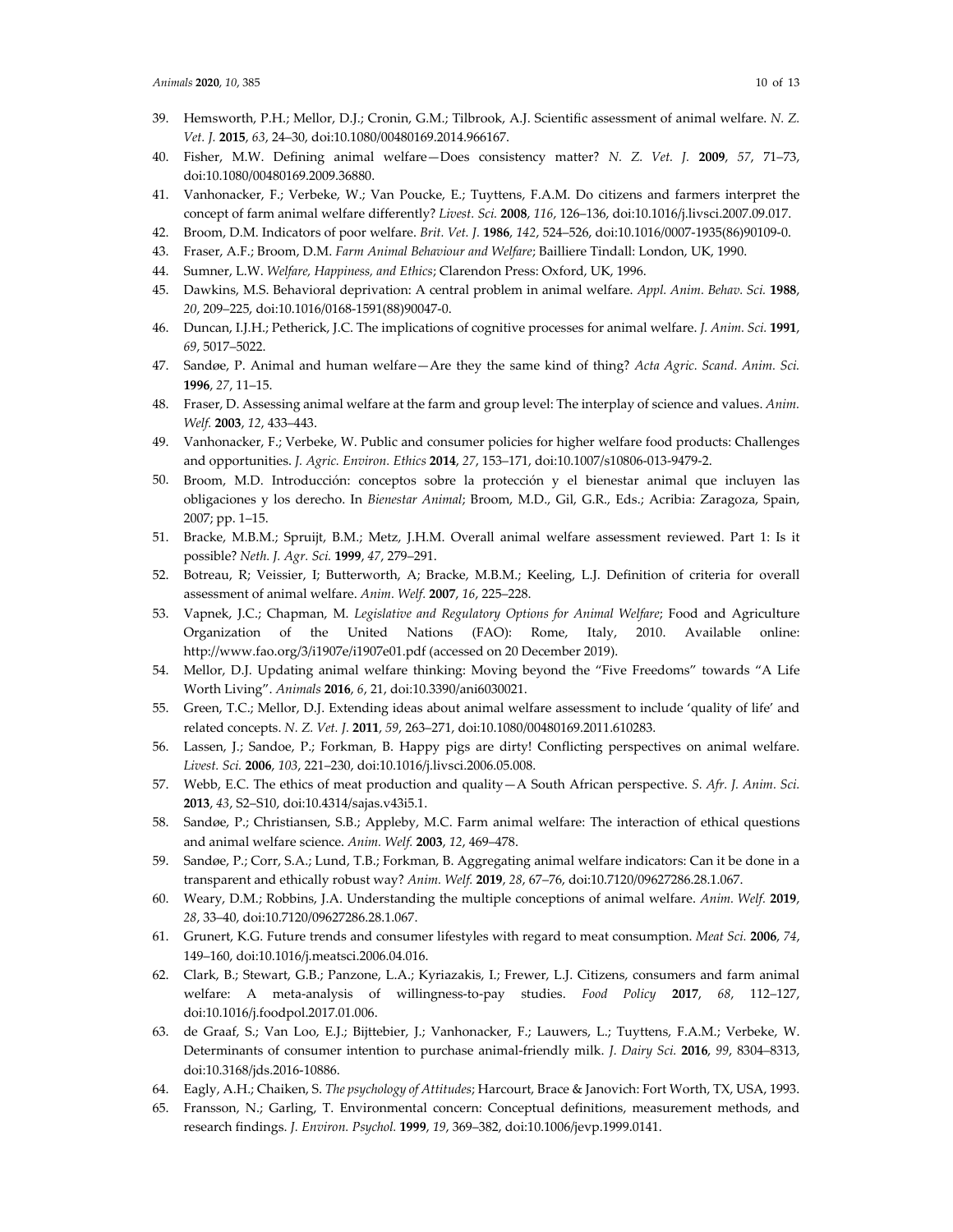- 66. Brom, F.W.A. Food, consumer concerns, and trust: Food ethics for a globalizing market. *J. Agric. Environ. Ethics* **2000**, *12*, 127–139, doi:10.1023/a:1009586529518.
- 67. Verbeke, W.; Viaene, J. Beliefs, attitude and behaviour towards fresh meat consumption in Belgium: Empirical evidence from a consumer survey. *Food Qual. Prefer.* **1999**, *10*, 437–445, doi:10.1016/s0950-3293(99)00031-2.
- 68. Harper, G.; Henson, S. *Consumer Concerns about Animal Welfare and the Impact on Food Choice*; EU FAIR CT98-3678; Centre for Food Economics Research, The University of Reading: Reading, UK, 2001.
- 69. Ajzen, I. The theory of planned behavior. *Organ. Behav. Hum. Decis. Process.* **1991**, *50*, 179–211, doi:10.1016/0749-5978(91)90020-t.
- 70. McInerney, J. *Animal Welfare, Economics and Policy*; Report on a Study Undertaken for the Farm & Animal Health Economics Division; DEFRA: London, UK, 2004.
- 71. Miele, M.; Evans, A. When foods become animals: Ruminations on ethics and responsibility in care-full practices of consumption. *Ethics Place Environ.* **2010**, *13*, 171–190, doi:10.1080/13668791003778842.
- 72. Blokhuis, H.J.; Keeling, L.J.; Gavinelli, A.; Serratosa, J. Animal welfare's impact on the food chain. *Trends Food Sci. Technol.* **2008**, *19*, S79–S87, doi:10.1016/j.tifs.2008.09.007.
- 73. McEachern, M.G.; Schröder, M.J.A.; Willock, J.; Whitelock, J.; Mason, R. Exploring ethical brand extensions and consumer buying behaviour: The RSPCA and the "Freedom Food" brand. *J. Prod. Brand Manag.* **2007**, *16*, 168–177, doi:10.1108/10610420710751546.
- 74. Miele, M. *Report Concerning Consumer Perceptions and Attitudes towards Farm Animal Welfare*; European Animal Welfare Platform: Brussels, Belgium, 2010; pp. 1–16.
- 75. Boogaard, B.K.; Bock, B.B.; Oosting, S.J.; Wiskerke, J.S.C.; van der Zijpp, A.J. Social acceptance of dairy farming: The ambivalence between the two Faces of modernity. *J. Agric. Environ. Ethics* **2011**, *24*, 259–282, doi:10.1007/s10806-010-9256-4.
- 76. Blandford, D.; Bureau, J.C.; Fulponi, L.; Henson, S. Potential implications of animal welfare concerns and public policies in industrialized countries for international trade. In *Global Food Trade and Consumer Demand for Quality*; Krissoff, B., Bohman, M., Caswell, J.A., Eds.; Springer: New York, NY, USA, 2002; pp. 77–99.
- 77. de Jonge, J.; van Trijp, H.C.M. Meeting heterogeneity in consumer demand for animal welfare: A reflection on existing knowledge and implications for the meat sector. *J. Agric. Environ. Ethics* **2013**, *26*, 629–661, doi:10.1007/s10806-012-9426-7.
- 78. Bernues, A.; Olaizola, A.; Corcoran, K. Extrinsic attributes of red meat as indicators of quality in Europe: An application for market segmentation. *Food Qual. Prefer.* **2003**, 14, 265–276, doi:10.1016/s0950-3293(02)00085-x.
- 79. Gellynck, X.; Verbeke, W.; Vermeire, B. Pathways to increase consumer trust in meat as a safe and wholesome food. *Meat Sci.* **2006**, *74*, 161–171, doi:10.1016/j.meatsci.2006.04.013.
- 80. Hoffman, L.C.; Wiklund, E. Game and venison—Meat for the modern consumer. *Meat Sci.* **2006**, *74*, 197– 208, doi:10.1016/j.meatsci.2006.04.005.
- 81. McEachern, M.G.; Willock, J. Producers and consumers of organic meat: A focus on attitudes and motivations. *Br. Food J.* **2004**, *106*, 534–552, doi:10.1108/00070700410545737.
- 82. Ingenbleek, P.T.M.; Immink, V.M. Consumer decision-making for animal-friendly products: Synthesis and implications. *Anim. Welf.* **2011**, *20*, 11–19.
- 83. Cardoso, C.S.; Hoetzel, M.J.; Weary, D.M.; Robbins, J.A.; von Keyserlingk, M.A.G. Imagining the ideal dairy farm. *J. Dairy Sci.* **2016**, *99*, 1663–1671, doi:10.3168/jds.2015-9925.
- 84. Yiridoe, E.K.; Bonti-Ankomah, S.; Martin, R.C. Comparison of consumer perceptions and preference toward organic versus conventionally produced foods: A review and update of the literature. *Renew. Agr. Food. Syst.* **2005**, *20*, 193–205, doi:10.1079/raf2005113.
- 85. Martelli, G. Consumers' perception of farm animal welfare: An Italian and European perspective. *Ital. J. Anim. Sci.* **2009**, *8*, 31–41, doi:10.4081/ijas.2009.s1.31.
- 86. Bennett, R.; Kehlbacher, A.; Balcombe, K. A method for the economic valuation of animal welfare benefits using a single welfare score. *Anim. Welf.* **2012**, *21*, 125–130, doi:10.7120/096272812x13345905674006.
- 87. Moran, D.; McVittie, A. Estimation of the value the public places on regulations to improve broiler welfare. *Anim. Welf.* **2008**, *17*, 43–52.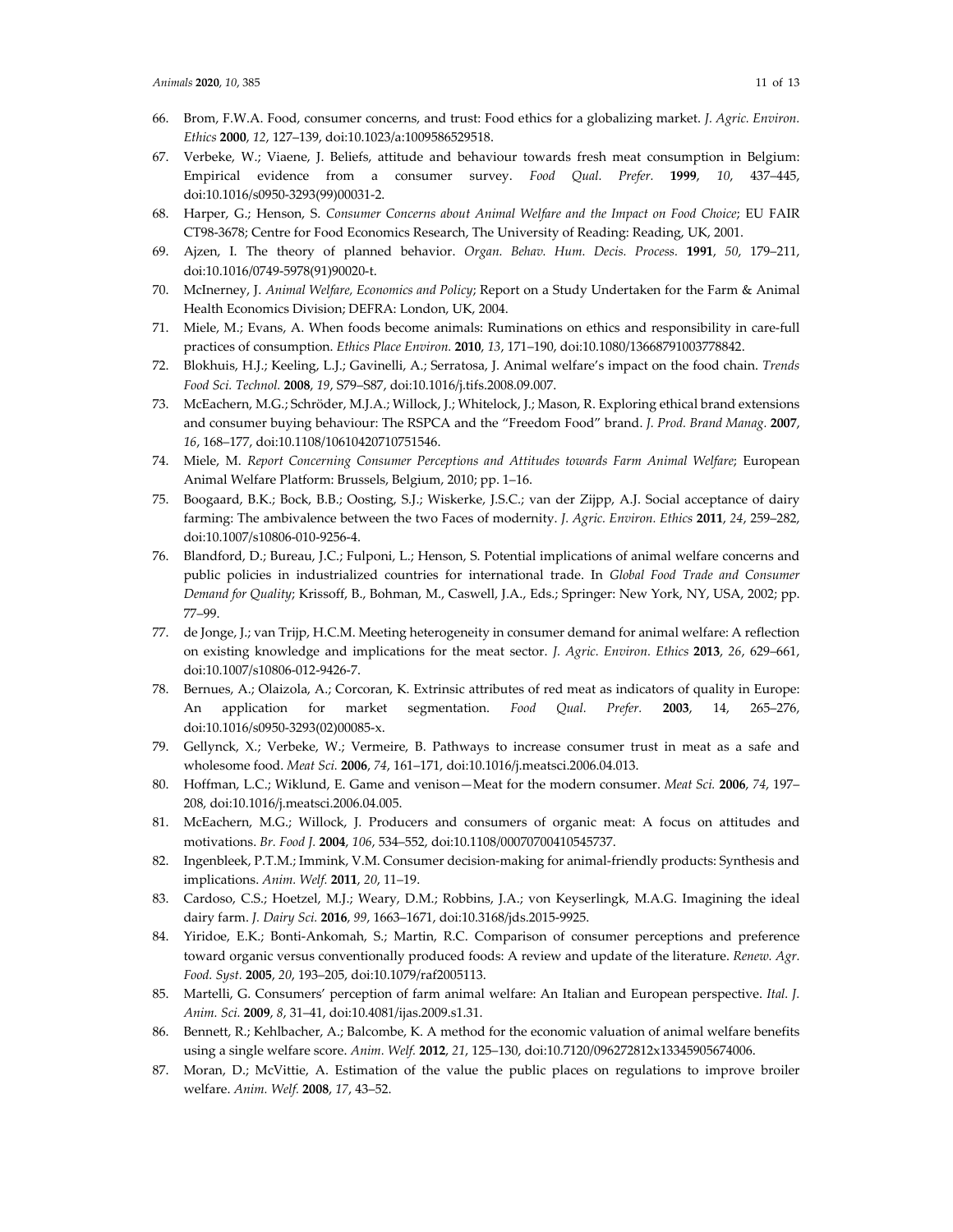- 88. Grunert, K.G.; Sonntag, W.I.; Glanz-Chanos, V.; Forum, S. Consumer interest in environmental impact, safety, health and animal welfare aspects of modern pig production: Results of a cross-national choice experiment. *Meat Sci.* **2018**, *137*, 123–129, doi:10.1016/j.meatsci.2017.11.022.
- 89. Harper, G.C.; Makatouni, A. Consumer perception of organic food production and farm animal welfare. *Br. Food J.* **2002**, *104*, 287–299, doi:10.1108/00070700210425723.
- 90. Palupi, E.; Jayanegara, A.; Ploeger, A.; Kahl, J. Comparison of nutritional quality between conventional and organic dairy products: A meta-analysis. *J. Sci. Food Agric.* **2012**, *92*, 2774–2781, doi:10.1002/jsfa.5639.
- 91. Buller, H.; Morris, C. Farm animal welfare: A new repertoire of nature-society relations or modernism re-embedded? *Sociol. Ruralis* **2003**, *43*, 216, doi:10.1111/1467-9523.00242.
- 92. Vanhonacker, F.; Verbeke, W. Buying higher welfare poultry products? Profiling Flemish consumers who do and do not. *Poult. Sci.* **2009**, *88*, 2702–2711, doi:10.3382/ps.2009-00259.
- 93. Troy, D.J.; Kerry J.P. Consumer perception and the role of science in the meat industry. *Meat Sci.* **2010**, *86*, 214–226, doi:10.1016/j.meatsci.2010.05.009.
- 94. Wood, J.D.; Enser, M.; Fisher, A.V.; Nute, G.R.; Richardson, R.I.; Sheard, P.R. Manipulating meat quality and composition. *Proc. Nutr. Soc.* **1999**, *58*, 363–370, doi:10.1017/s0029665199000488.
- 95. Fearne, A.; Hornibrook, S.; Dedman, S. The management of perceived risk in the food supply chain: A comparative study of retailer-led beef quality assurance schemes in Germany and Italy. *Int. Food Agribus. Man.* **2001**, *4*, 19–36, doi:10.1016/S1096-7508(01)00068-4.
- 96. Muller Lindenlauf, M.; Deittert, C.; Kopke, U. Assessment of environmental effects; animal welfare and milk quality among organic dairy farms. *Livest. Sci.* **2010**, *128*, 140–148, doi:10.1016/j.livsci.2009.11.013.
- 97. de Jonge, J.; van Trijp, H. Heterogeneity in consumer perceptions of the animal friendliness of broiler production systems. *Food Policy* **2014**, *49*, 174–185, doi:10.1016/j.foodpol.2014.07.008.
- 98. Marks and Spencer Animal Welfare 2015. Available online: http://corporate.marksandspencer.com/plan-a/policies/our-policies/food/animal-welfare (accessed on 21 December 2019).
- 99. Lagerkvist, C.J.; Hess, S. A meta-analysis of consumer willingness to pay for farm animal welfare. *Eur. Rev. Agric. Econ.* **2011**, *38*, 55–78.
- 100. Sepulveda, W.S.; Maza, M.T.; Pardos, L. Aspects of quality related to the consumption and production of lamb meat. Consumers versus producers. *Meat Sci.* **2011**, *87*, 366–372, doi:10.1016/j.meatsci.2010.11.013.
- 101. Toma, L.; Stott, A.W.; Revored Giha, C.; Kupiec Teahan, B. Consumers and animal welfare. A comparison between European Union countries. *Appetite* **2012**, *58*, 597–607, doi:10.1016/j.appet.2011.11.015.
- 102. Phillips, C.J.C.; Izmirli, S.; Aldavood, S.J.; Alonso, M.; Choe, B.L.; Hanlon, A.; Handziska, A.; Illmann, G.; Keeling, L.; Kennedy, M.; Lee, G.H.; Lund, V.; Mejdell, C.; Pelagic, V.R.; Rehn, T. Students' attitudes to animal welfare and rights in Europe and Asia. *Anim. Welf.* **2012**, *21*, 87–100, doi:10.7120/096272812799129466.
- 103. Knight, S.; Barnett, L. Justifying attitudes toward animal use: A qualitative study of people's views and beliefs. *Anthrozoos* **2008**, *21*, 31–42, doi:10.2752/089279308x274047.
- 104. Miranda de la Lama, G.C.; Sepulveda, W.S.; Villarroel, M.; Maria, G.A. Attitudes of meat retailers to animal welfare in Spain. *Meat Sci.* **2013**, *95*, 569–575, doi:10.1016/j.meatsci.2013.05.046.
- 105. Makdisi, F.; Marggraf, R. Consumer willingness-to-pay for farm animal welfare in Germany. The case of broiler. In Proceedings of the 51st Annual Conference, Halle, Germany, 28–30 September 2011; German Association of Agricultural Economists (GEWISOLA): Halle, German, 2011; p. 15.
- 106. Harvey, D.; Hubbard, C. Reconsidering the political economy of farm animal welfare: An anatomy of market failure. *Food Policy* **2013**, *38*, 105–114, doi:10.1016/j.foodpol.2012.11.006.
- 107. Glass, C.A.; Hutchinson, W.G.; Beattie, V.E. Measuring the value to the public of pig welfare improvements: A contingent valuation approach. *Anim. Welf.* **2005**, *14*, 61–69.
- 108. Nocella, G.; Hubbard, L.; Scarpa, R. Farm animal welfare, consumer willingness to pay and trust: Results of a cross-national survey. *Appl. Econ. Perspect. Policy* **2010**, *32*, 275–297, doi:10.1093/aepp/ppp009.
- 109. Vanhonacker, F.; Van Poucke, E.; Tuyttens, F.; Verbeke, W. Citizens' views on farm animal welfare and related information provision: Exploratory insights from Flanders, Belgium. *J. Agric. Environ. Ethics* **2010**, *23*, 551–569, doi:10.1007/s10806-010-9235-9.
- 110. Grandin, T. Animal welfare and society concerns finding the missing link. *Meat Sci.* **2014**, *98*, 461–469, doi:10.1016/j.meatsci.2014.05.011.